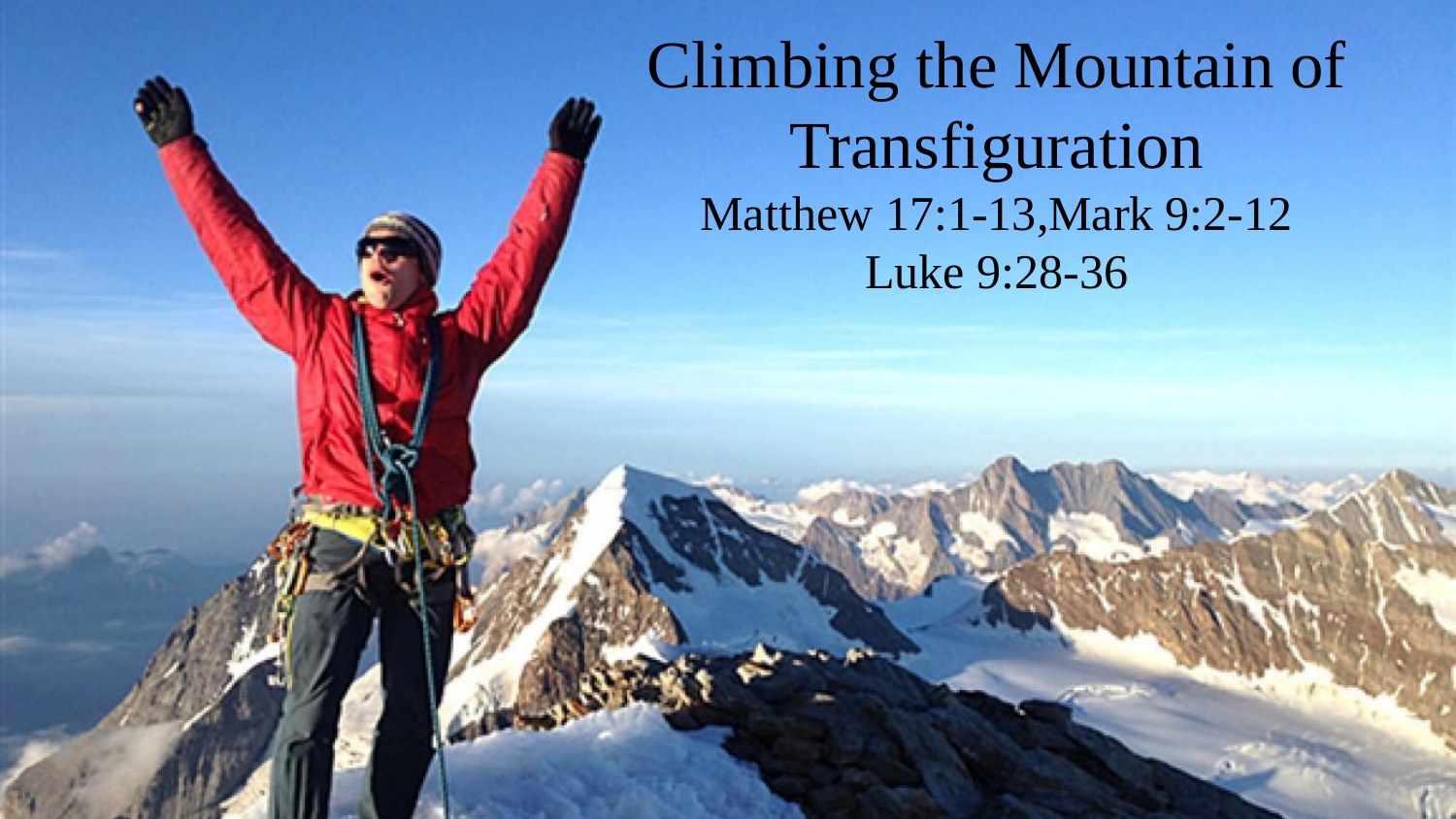Some Questions about the Mountain of Transfiguration

Who was on the Mountain? Peter, James, and John plus Jesus, Moses and Elijah They were there to validate the experience-three witnesses were needed to verify something in the court of law.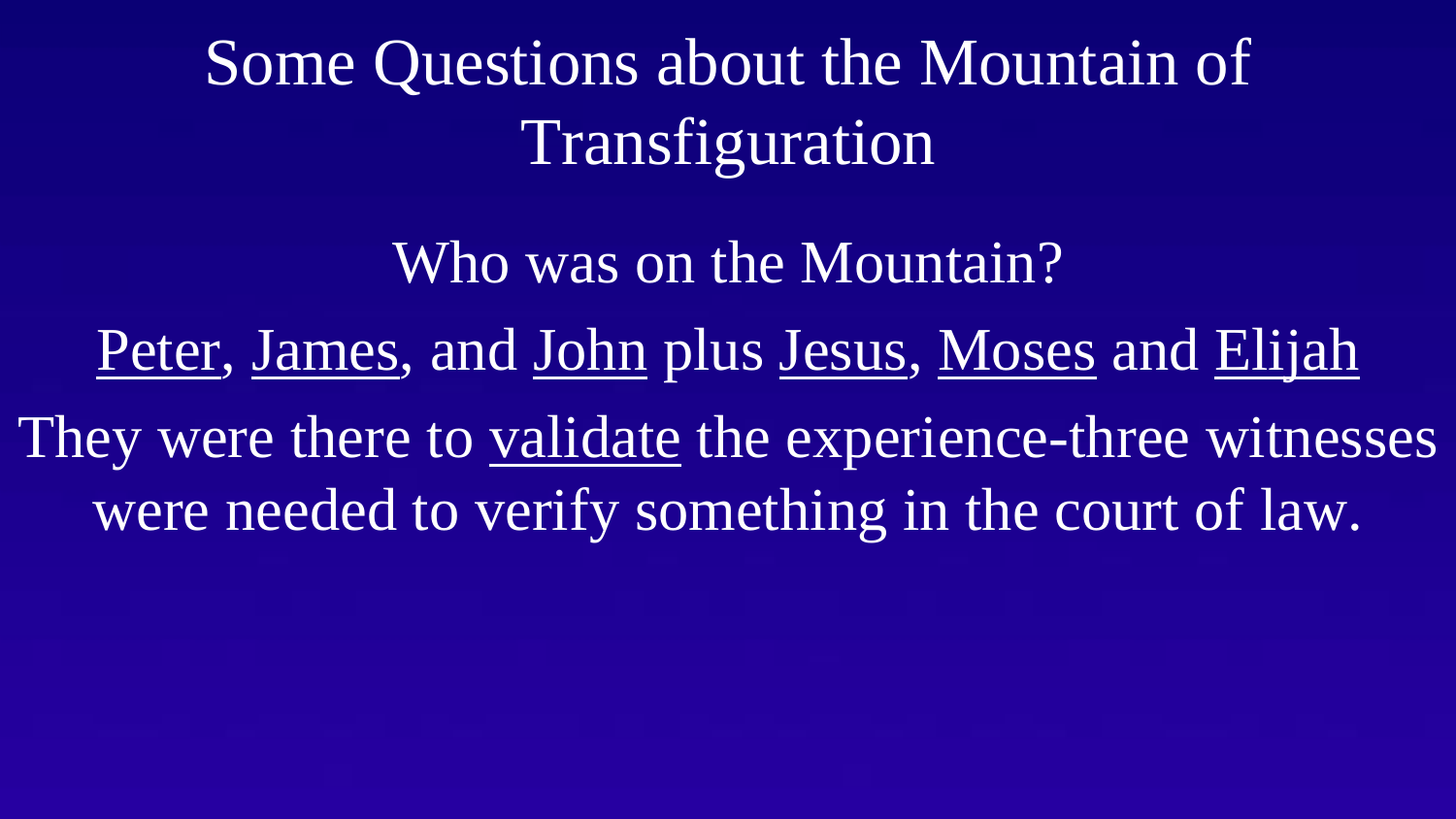Some Questions about the Mountain of Transfiguration

Moses was the law giver Elijah was the greatest prophet Jesus fulfilled all the principles of the law and He was the fulfilment of prophecy.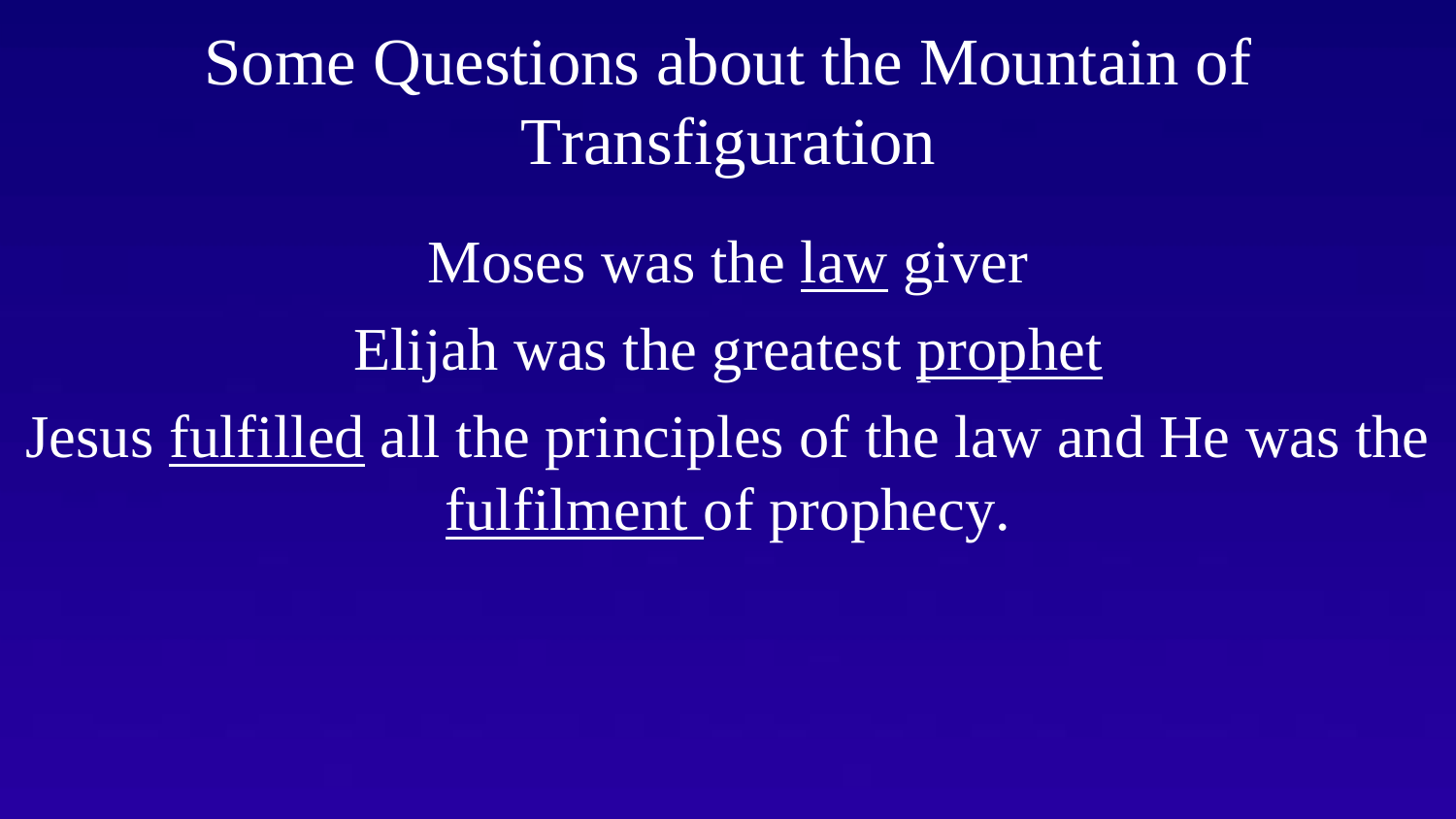# Some Questions about the Mountain of Transfiguration

What happened on the Mountain of Transfiguration? The three disciples went to sleep When they were awakened the whole mountain was full of the Shekinah, the glory of God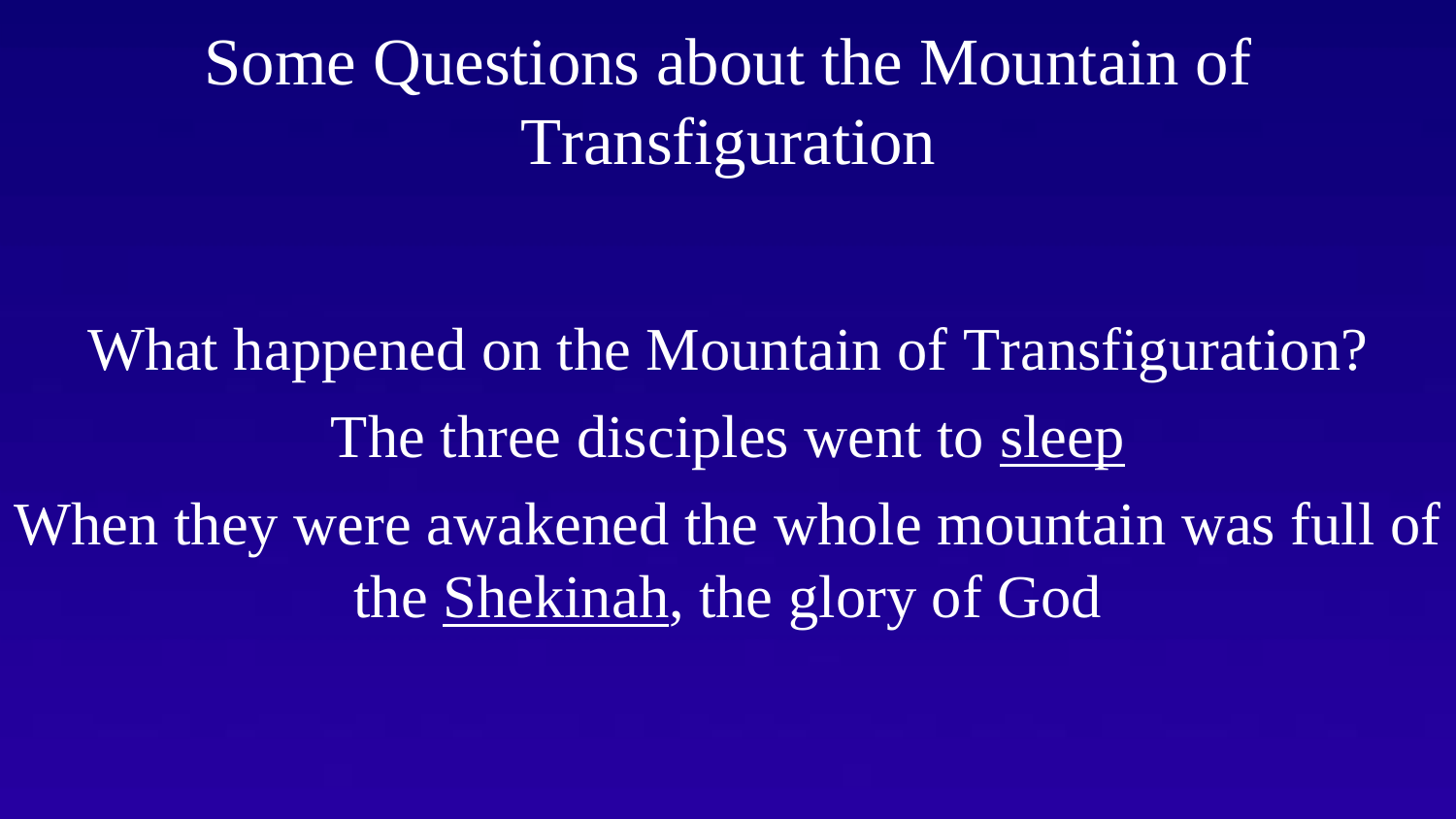What do we know about the Shekinah the presence of God?

The Shekinah was with Moses as he led the Israelites through the wilderness. The Shekinah was in the fire and in the cloud

The Shekinah was with Moses when he came down off the mountain after received the ten commandments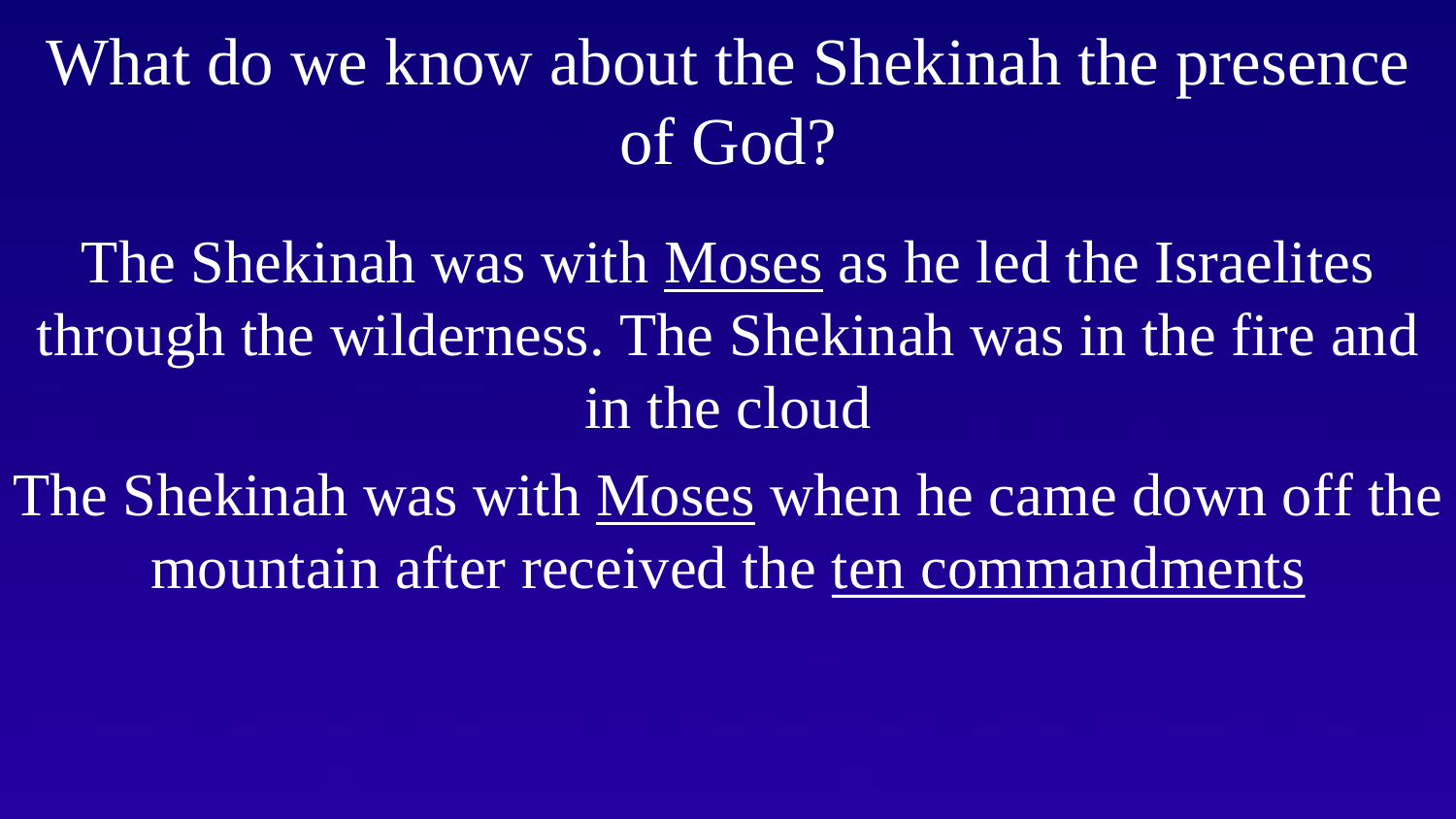## What do we know about the Shekinah the presence of God?

Because of Solomon's pride, Ezekiel 10 writes how the glory of God departed from the temple and the word Ichabod-the glory of God has departed from the temple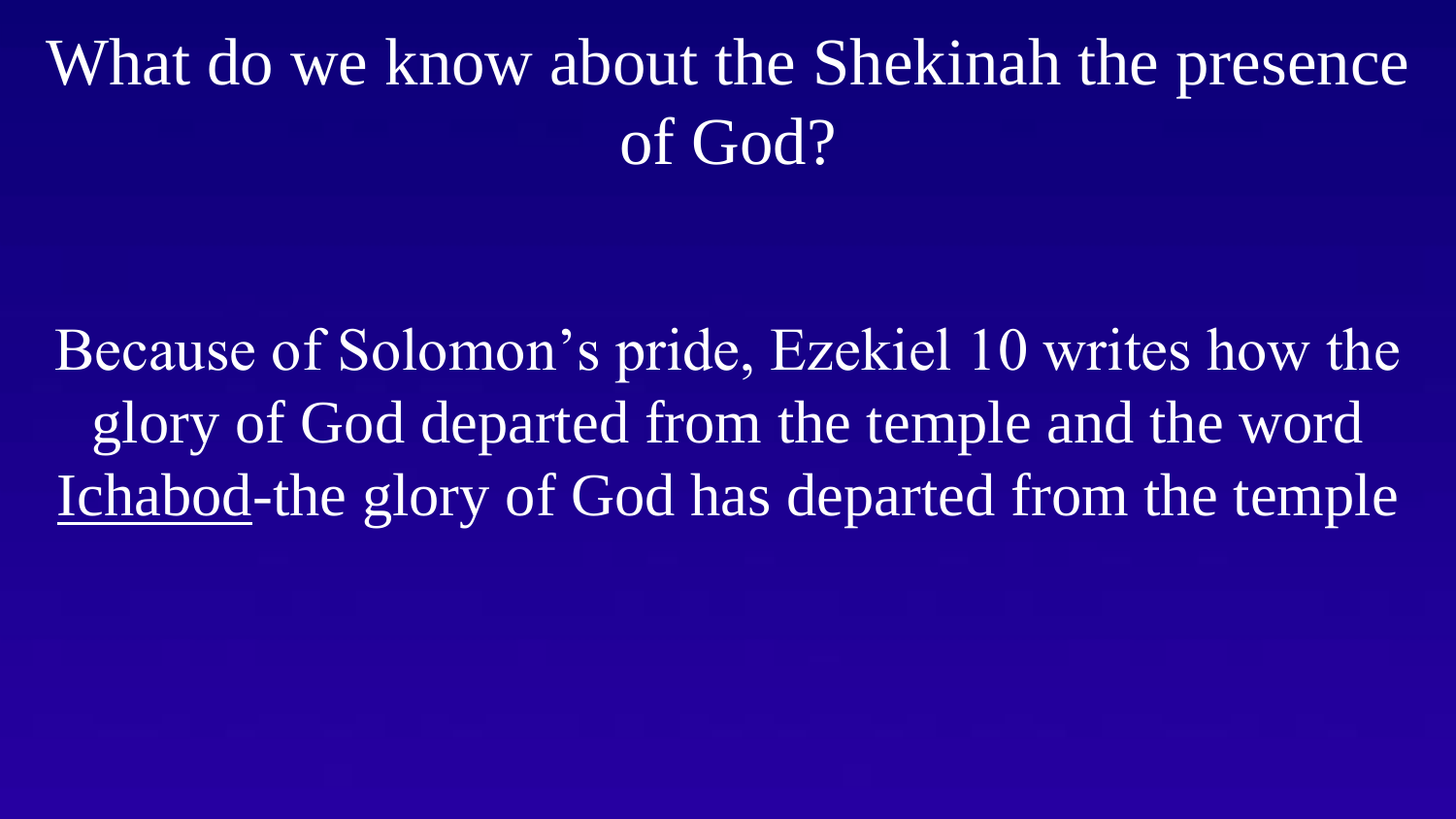## What do we know about the Shekinah the presence of God?

600 years later, the shepherds outside of Bethlehem praising the heavenly hosts and saying "Glory to God in the highest and on earth good will toward men,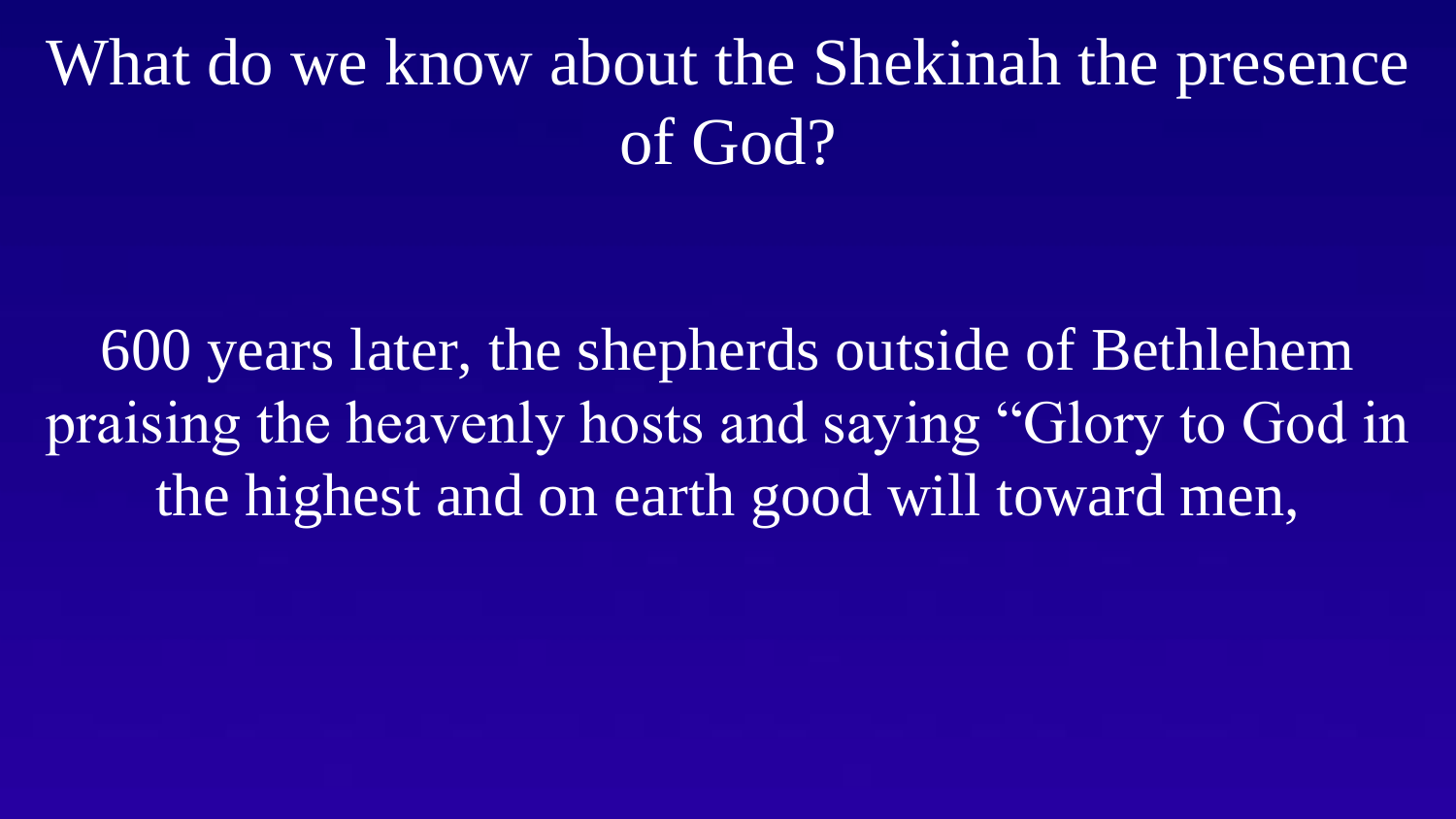# What Were the Results of the Transfiguration Experience

#### Peter wanted to build three tabernacles and remain on the mountaintop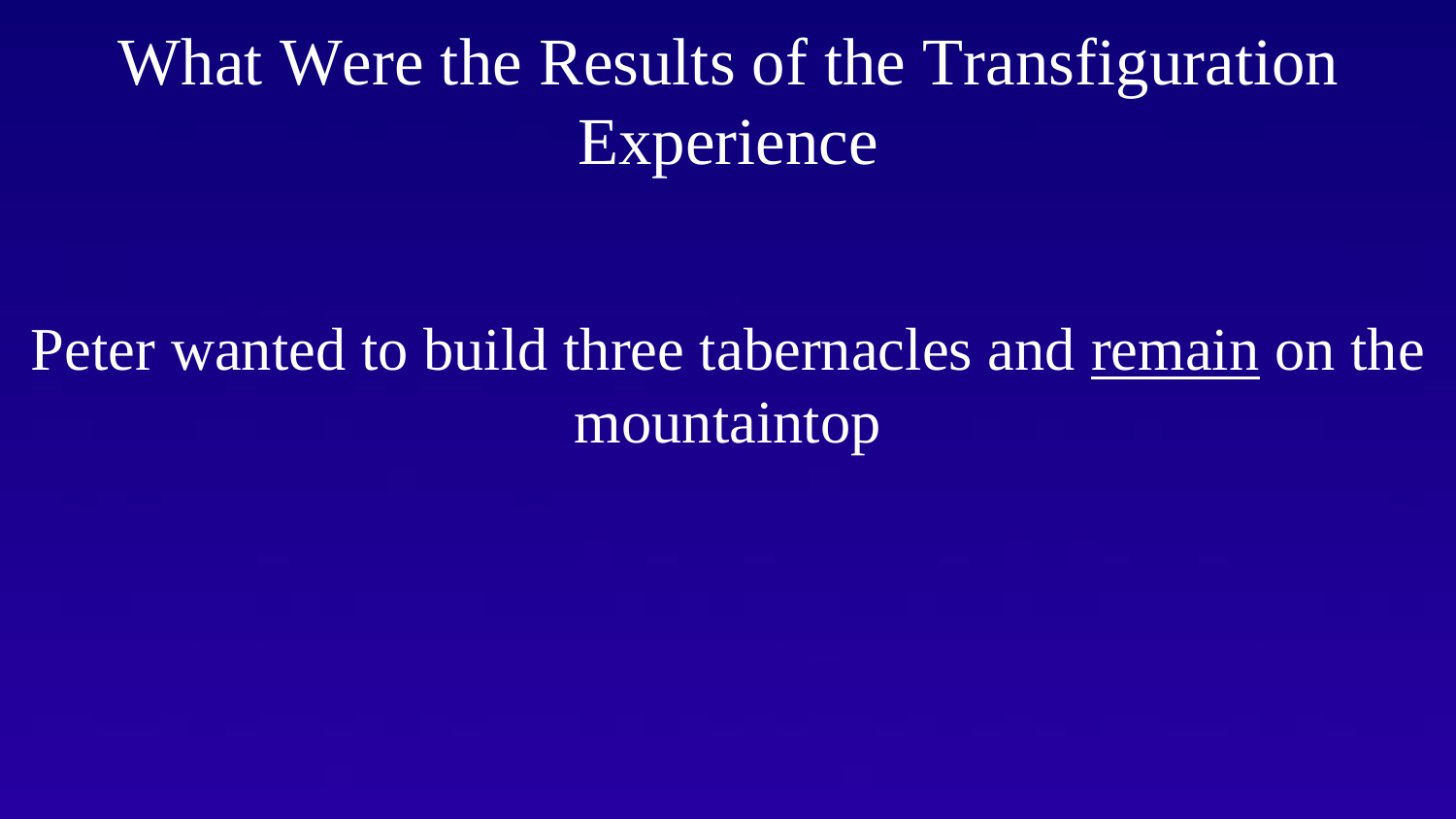### What Happened When They Came Down From the Mountain?

A crowd had gathered, and a father had a son who was demon possessed and wanted Jesus to heal him The father asked Jesus to help him with his unbelief